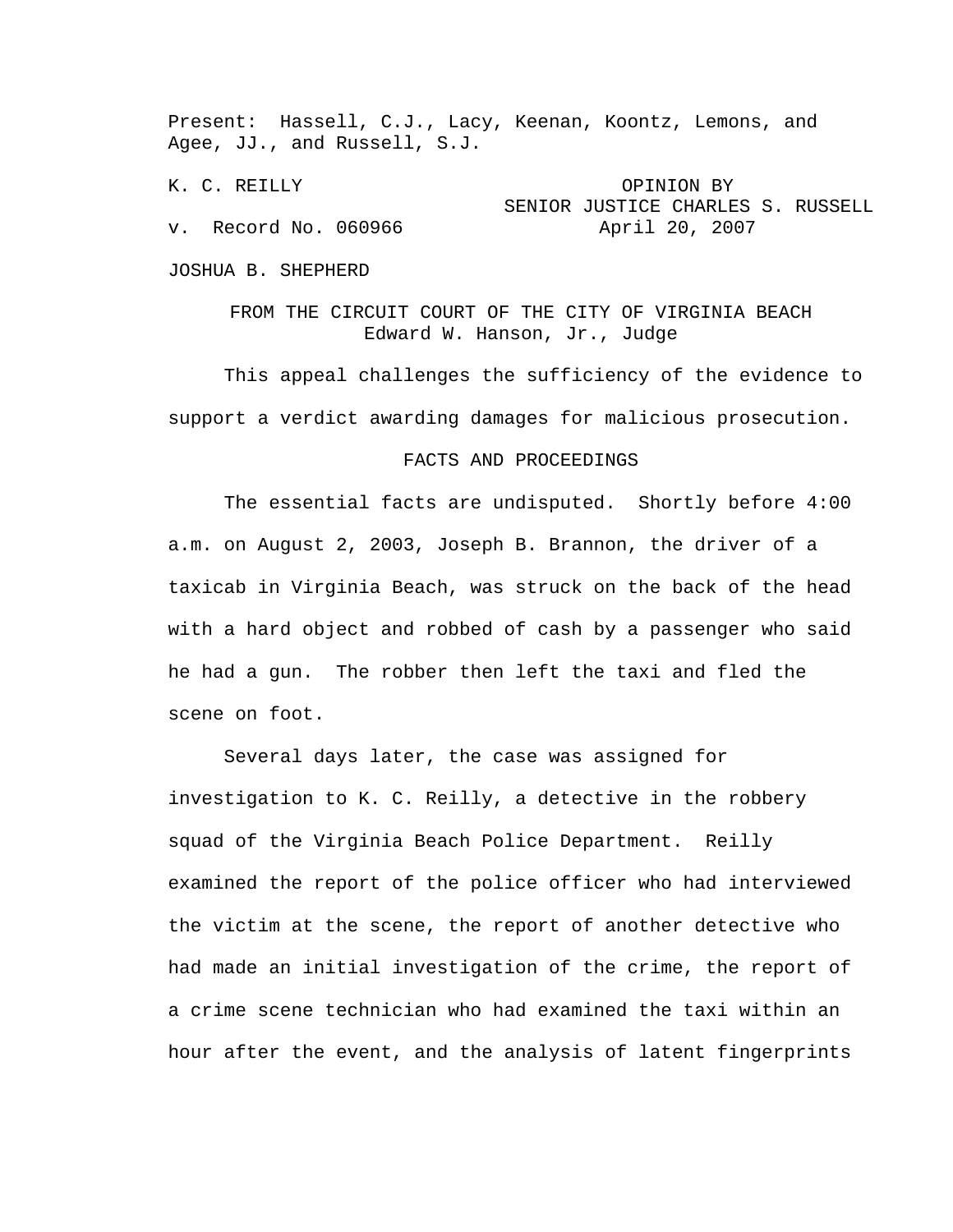the technician found on the taxi. Reilly also personally interviewed Brannon, the victim.

 Brannon told Reilly that the robber was a white male in his mid to late twenties, five feet eight to five feet ten inches tall, weighing 150 to 160 pounds, with "dirty blond hair in dreadlocks that were long." The report of the detective who had responded to the scene on the night of the crime recorded Brannon's description of the robber as "W/M 5'7"-5'8" tall, 160-170 lbs. with dirty blond hair worn in DREADS . . . approximate age was mid to late twenties. $"$ <sup>1</sup>

 The technician reported that four latent fingerprints had been taken from the taxi shortly after the crime but that only one of them had been found to match fingerprints on file. $^2$  The technician told Reilly that he considered that fingerprint to be very recent because the taxi was wet with dew when he examined it less than an hour after the robbery and "the fingerprint would not have lasted with [those] conditions."

<sup>&</sup>lt;u>1</u>  $1$  The uniformed police officer who had responded to the scene on the night of the crime filed a report on a printed form in which had been entered the letter "B" in the space identifying the suspect's race. Reilly testified that he regarded this as a typographical error since all other information from the victim described the perpetrator as Caucasian.

 $^2$  All four fingerprints were found on the right rear door, door frame, and window. The print matching the print in the police files was found on the outside of the right rear window.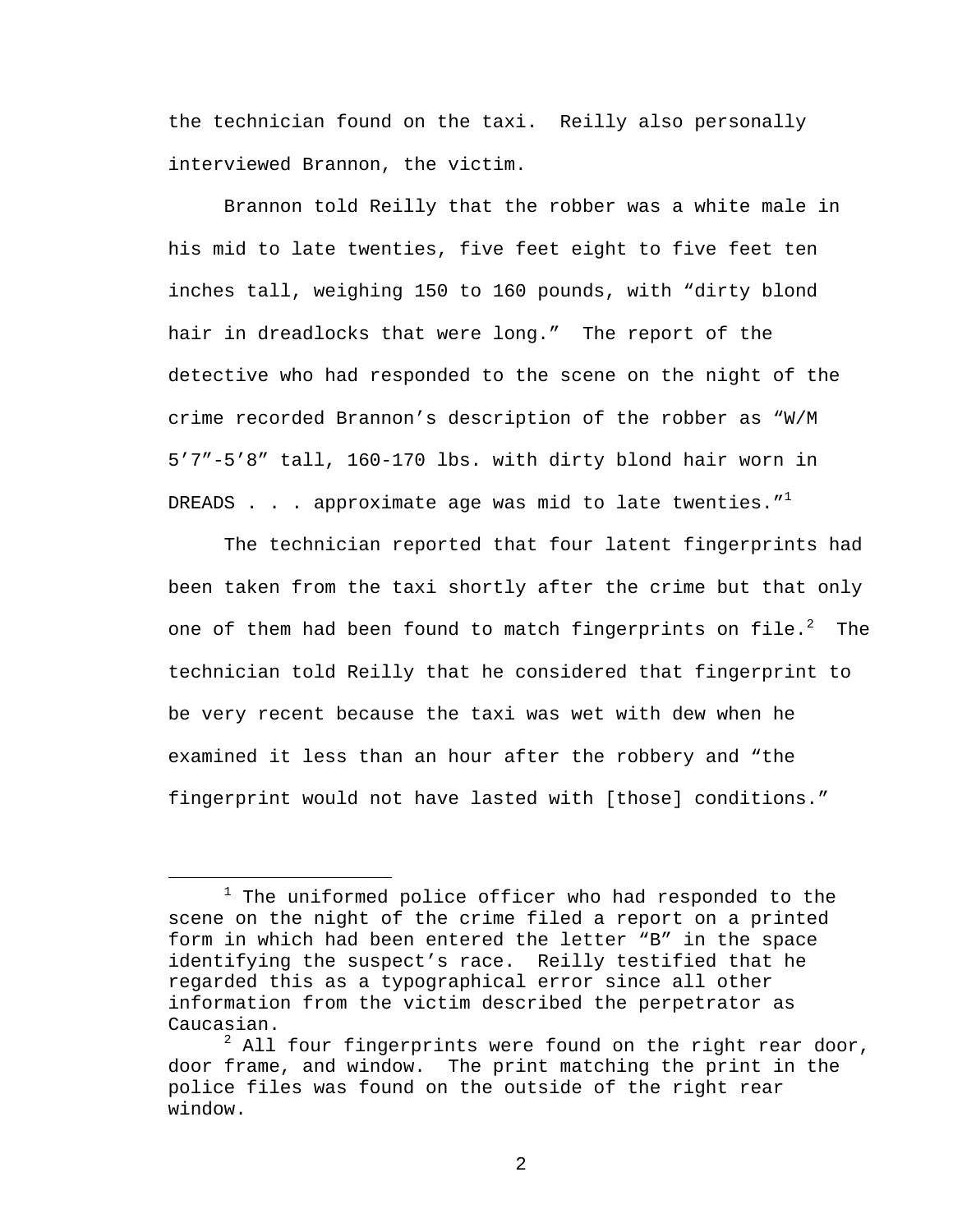Armed with that information, Reilly interviewed the victim again to ask whether he had any recollection that the robber had touched any part of the taxi. Reilly testified that Brannon replied that "he remembered the suspect touching the outside of the window, which was exactly where the fingerprint was recovered from." Reilly recovered from the local police database the information that the identified fingerprint belonged to Joshua Blaine Shepherd. Shepherd was described in the database as a white male, born July 1, 1977, (26 years old at the time of the offense), five feet nine inches tall, 150 pounds, with brown hair. Reilly testified that he considered this to be a nearly exact match, "probably the best I've ever seen in my career," to the description of the robber given by the victim.

 The database also reported Shepherd's home address to be on "Gates Road," which Reilly ascertained to be Gates Landing Road, Virginia Beach, less than two miles from the point where the crime had been committed. Reilly considered this to be significant because the robber had fled the scene on foot, and "it's been my experience that people don't typically commit a robbery at their front door for fear of being identified."

 Reilly testified that he had all the foregoing information by mid-September 2003, but that he waited until December to seek a warrant for Shepherd's arrest because he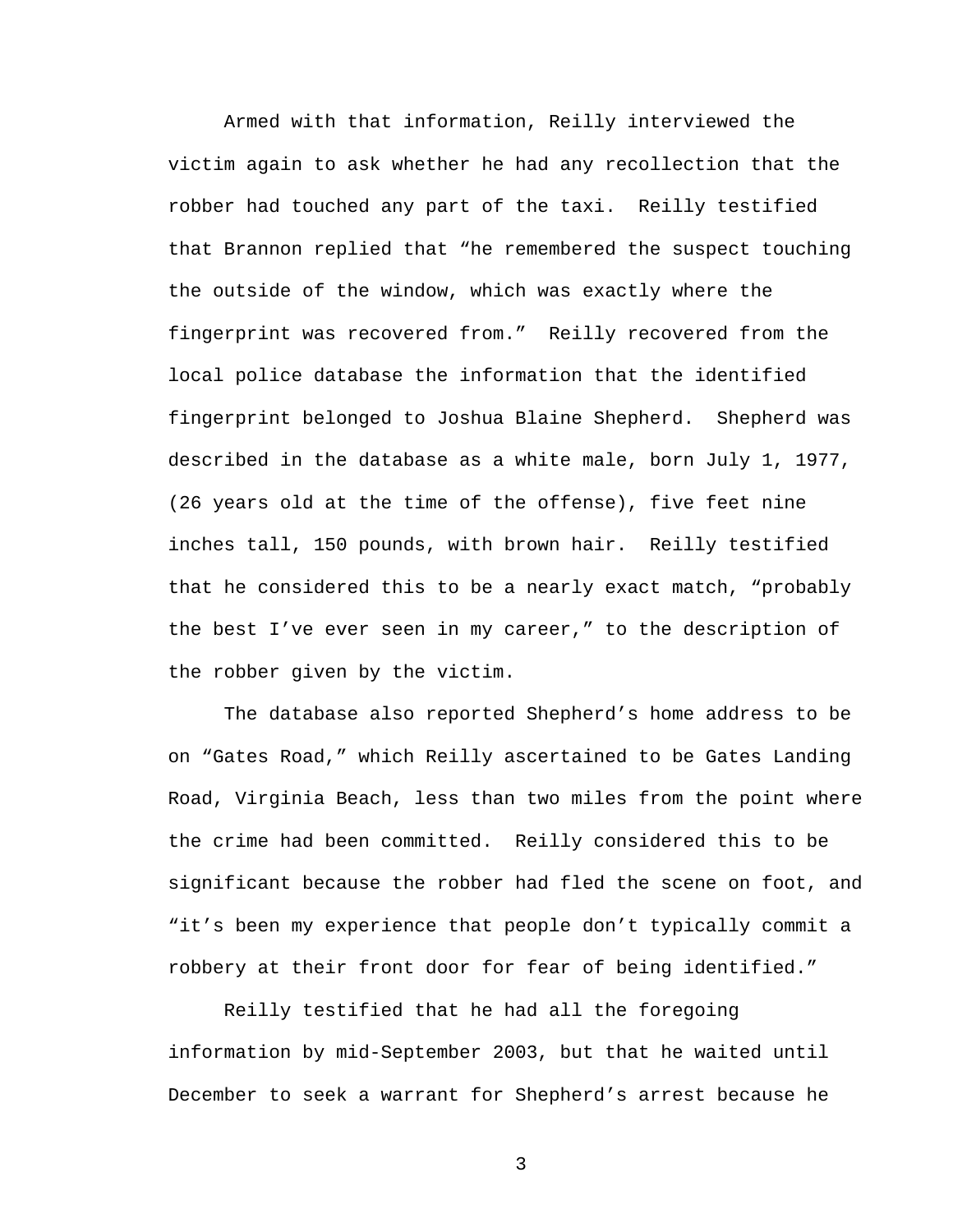wanted an opportunity to interview him. Reilly made three or four visits to the address on Gates Landing Road and spoke with a neighbor, but was unsuccessful in locating Shepherd. He contacted the Division of Motor Vehicles, but found that there was no record of a Virginia driver's license or identification in Shepherd's name, and therefore no photograph of him appeared in the DMV records.<sup>3</sup> The fingerprint identification had been taken from an arrest record made eight years earlier in the City of Chesapeake. Reilly sought a photograph from the Chesapeake police, but was informed that no such photograph was on file.

 On December 21, 2003, Reilly went before a magistrate in Virginia Beach and testified under oath to the facts substantially as stated above. The magistrate made a finding of probable cause and issued warrants for Shepherd's arrest on the charges of robbery and use of a firearm in the commission of robbery. Later, Reilly testified that, having exhausted all leads to finding Shepherd, "I felt that my best resource at that time to contact or to get Mr. Shepherd into custody was to enlist the aid of all law enforcement by placing the warrants on file."

 $\overline{\phantom{a}}$  3  $3$  The DMV records listed Shepherd as the owner of a vehicle bearing Virginia license plates. The Gates Landing Road address was given as the "vehicle address" but an address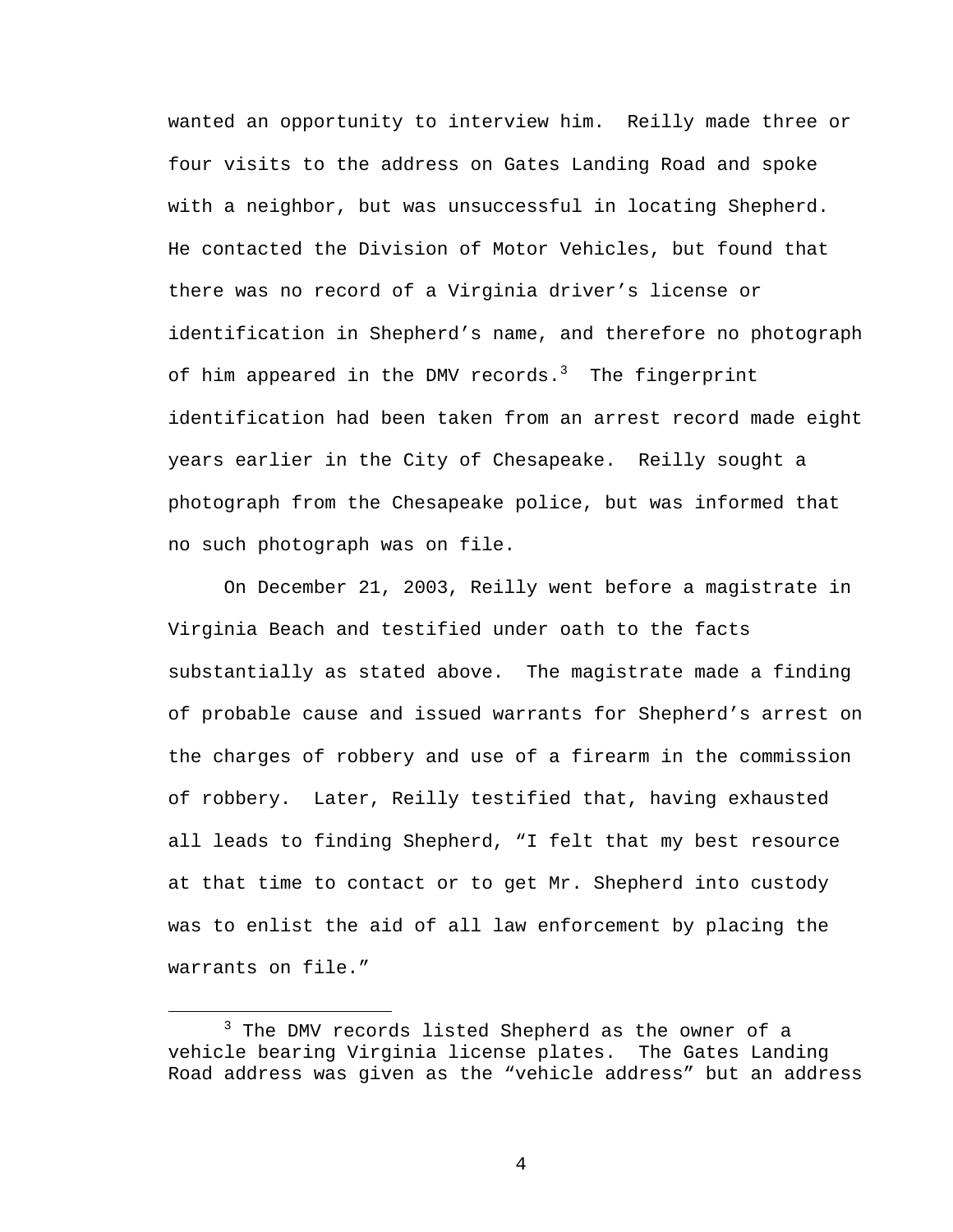On July 16, 2004, Shepherd, who was then living and working near Blacksburg, Virginia, drove through Petersburg, intending to return to Virginia Beach for a visit. He had no knowledge of the outstanding warrants. A Petersburg police officer stopped him for speeding, ascertained that there were warrants outstanding, and arrested him. He spent six days in jail before he was released on bail. When the warrants came before the general district court for preliminary hearing, Brannon, the victim, was unable to identify Shepherd as the person who had robbed him on August 2, 2003. The Commonwealth Attorney then entered a nolle prosequi as to both warrants.

 Shepherd filed this action for malicious prosecution against Reilly "personally and in his capacity as a police officer for the City Of Virginia Beach." The City filed a demurrer, which the circuit court sustained on the ground of sovereign immunity, and the case went to a jury trial against Reilly solely in his individual capacity. At the close of Shepherd's evidence, Reilly moved to strike on the ground that Shepherd had failed to prove two elements essential to the tort: malice and a want of probable cause. The circuit court denied the motion. Reilly renewed the motion at the close of all the evidence, but the court again denied it. The jury

i<br>Li

in the area of Tampa, Florida, was given as "customer address."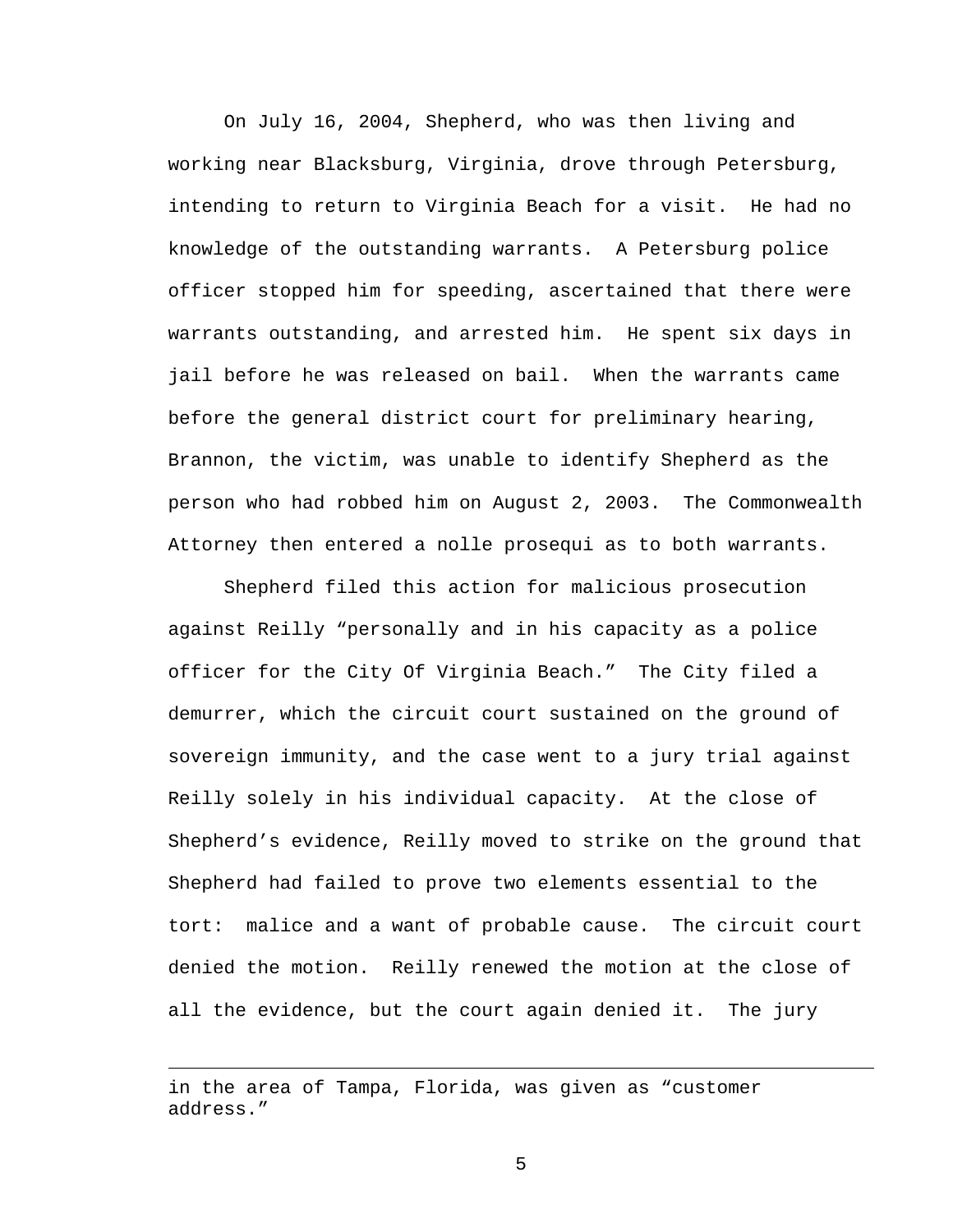returned a verdict awarding Shepherd \$123,000 in compensatory damages upon which the court entered judgment. We awarded Reilly an appeal.

## ANALYSIS

 In an action for malicious prosecution, the plaintiff has the burden of proving four essential elements: that the prosecution was (1) malicious, (2) instituted by or with the cooperation of the defendant, (3) without probable cause, and (4) terminated in a manner not unfavorable to the plaintiff. Baker v. Elmendorf 271 Va. 474, 476, 628 S.E.2d 358, 359 (2006). The second and fourth of these are not at issue in this appeal and Shepherd concedes that there is no contention that Reilly had any personal ill-will against him, or that Reilly had ever known or heard of him before the case was assigned to him for investigation. Nor does Shepherd contend that Reilly failed to make a full, accurate and honest disclosure to the magistrate of all material facts supporting his conclusion that probable cause existed. Rather, Shepherd contends that Reilly lacked probable cause to initiate the prosecution and that the jury could properly infer malice from the lack of probable cause.

 Actions for malicious prosecution arising from criminal proceedings are not favored in Virginia. Ayyildiz v. Kidd, 220 Va. 1080, 1082, 266 S.E.2d 108, 110 (1980). The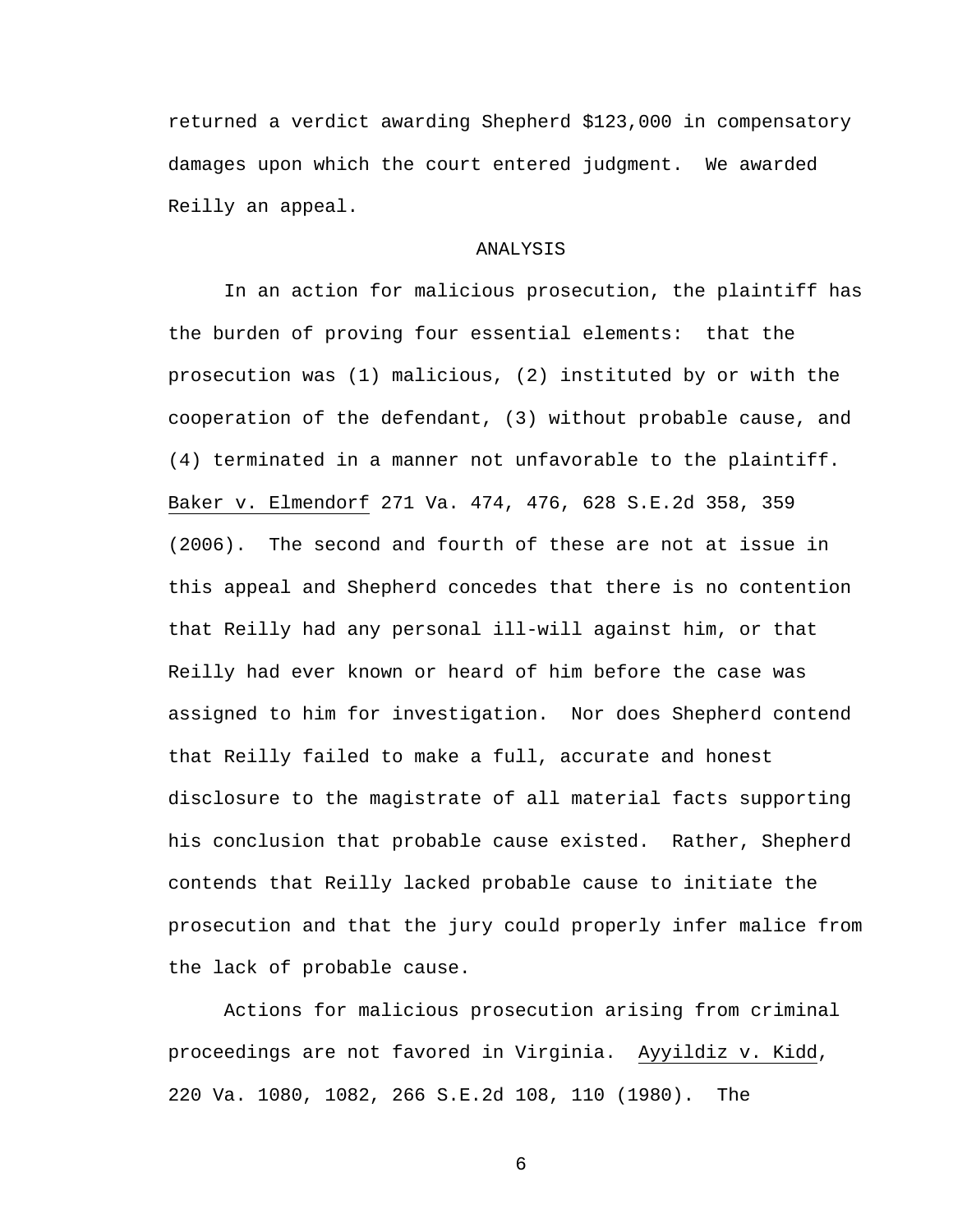requirements for maintaining such actions are more stringent than those applied to other tort cases, and are imposed to encourage criminal prosecutions in appropriate cases without fear of reprisal by civil actions, criminal prosecutions being essential to the maintenance of an orderly society. Id. at 1082-83, 266 S.E.2d at 110-11.

 Malice may be inferred from a lack of probable cause, but a lack of probable cause may not be inferred from malice. Bill Edwards Oldsmobile, Inc. v. Carey, 219 Va. 90, 100, 244 S.E.2d 767, 773 (1978). Accordingly, it is appropriate to begin by considering whether the evidence was sufficient to support a finding of probable cause. In this context, we have defined probable cause as "knowledge of such a state of facts and circumstances as excite the belief in a reasonable mind, acting on such facts and circumstances, that the plaintiff is guilty of the crime of which he is suspected." Commissary Concepts Mgmt. Corp. v. Mziguir, 267 Va. 586, 589-90, 594 S.E.2d 915, 917 (2004). Whether probable cause existed is determined as of the time when the action complained of was taken. Id. at 590, 594 S.E.2d at 917.

 When Reilly obtained the warrants, he acted on the facts and circumstances then known to him: Shepherd matched, with remarkable accuracy, the detailed description of the robber given by the victim on the night of the crime; Shepherd's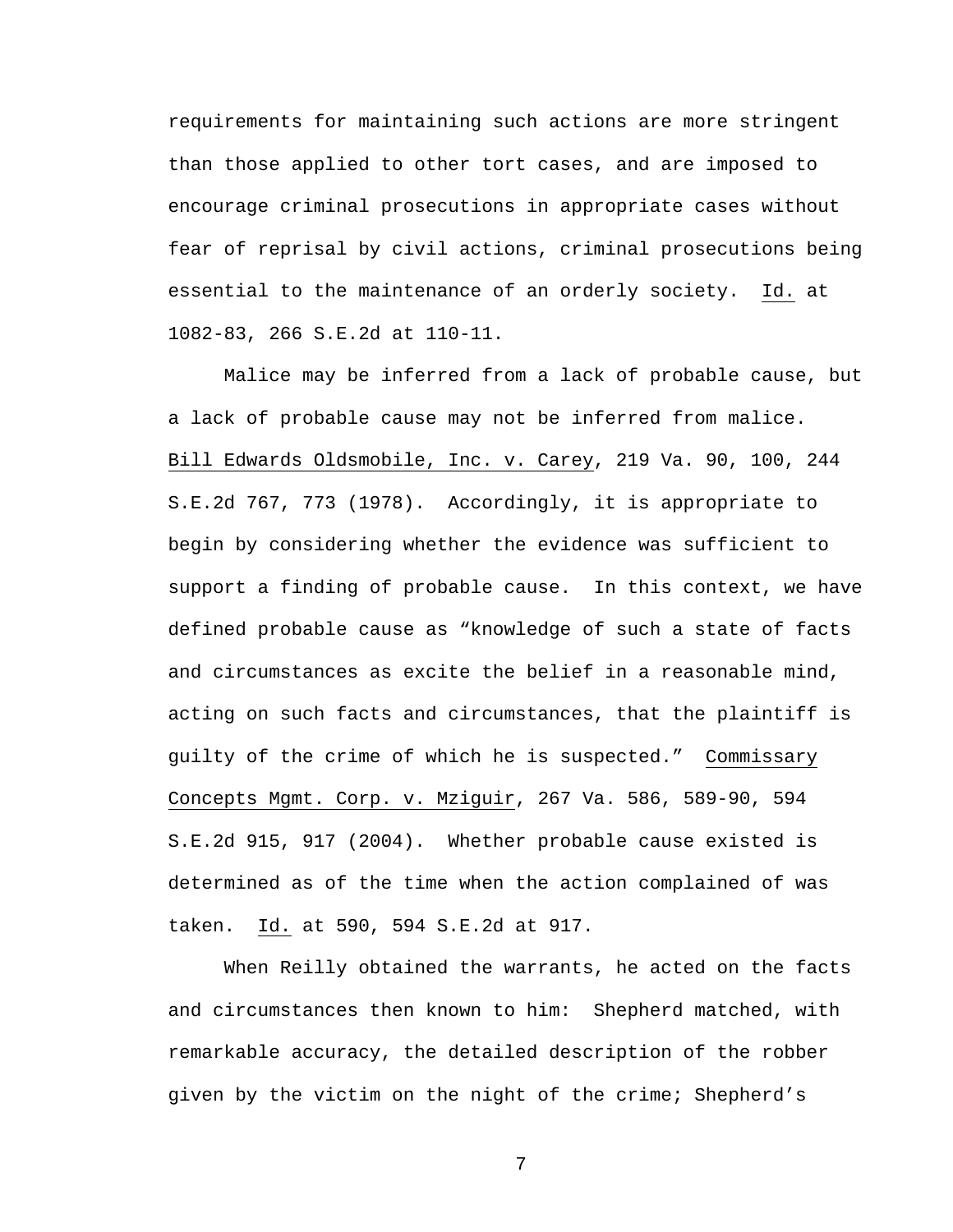fingerprint was identified in the exact location where the victim had seen the robber touch the taxi; the technician had concluded, within an hour of the robbery, that the fingerprint had been placed on the taxi very recently; and Shepherd's home was not far from the scene of the crime, from which the robber had fled on foot. There were no circumstances known to Reilly pointing to any person other than Shepherd as the perpetrator.

 Because the facts relating to probable cause are not in dispute, on appeal the issue of their sufficiency to support the jury's determination is a question of law for determination by this Court. Lee v. Southland Corp., 219 Va. 23, 27, 244 S.E.2d 756, 759 (1978). Here, we find that the circumstances known to Reilly and presented by him to the magistrate were sufficient to "excite the belief in a reasonable mind" that Shepherd had committed the robbery. Accordingly, Shepherd's evidence was insufficient, as a matter of law, to warrant submission of the issue of the lack of probable cause to the jury. Because Shepherd failed to prove the lack of probable cause, an essential element of the tort of malicious prosecution, it is unnecessary to address the issue of malice.

## CONCLUSION

 For the reasons stated above, the circuit court erred in denying the defendant's motion to strike the plaintiff's